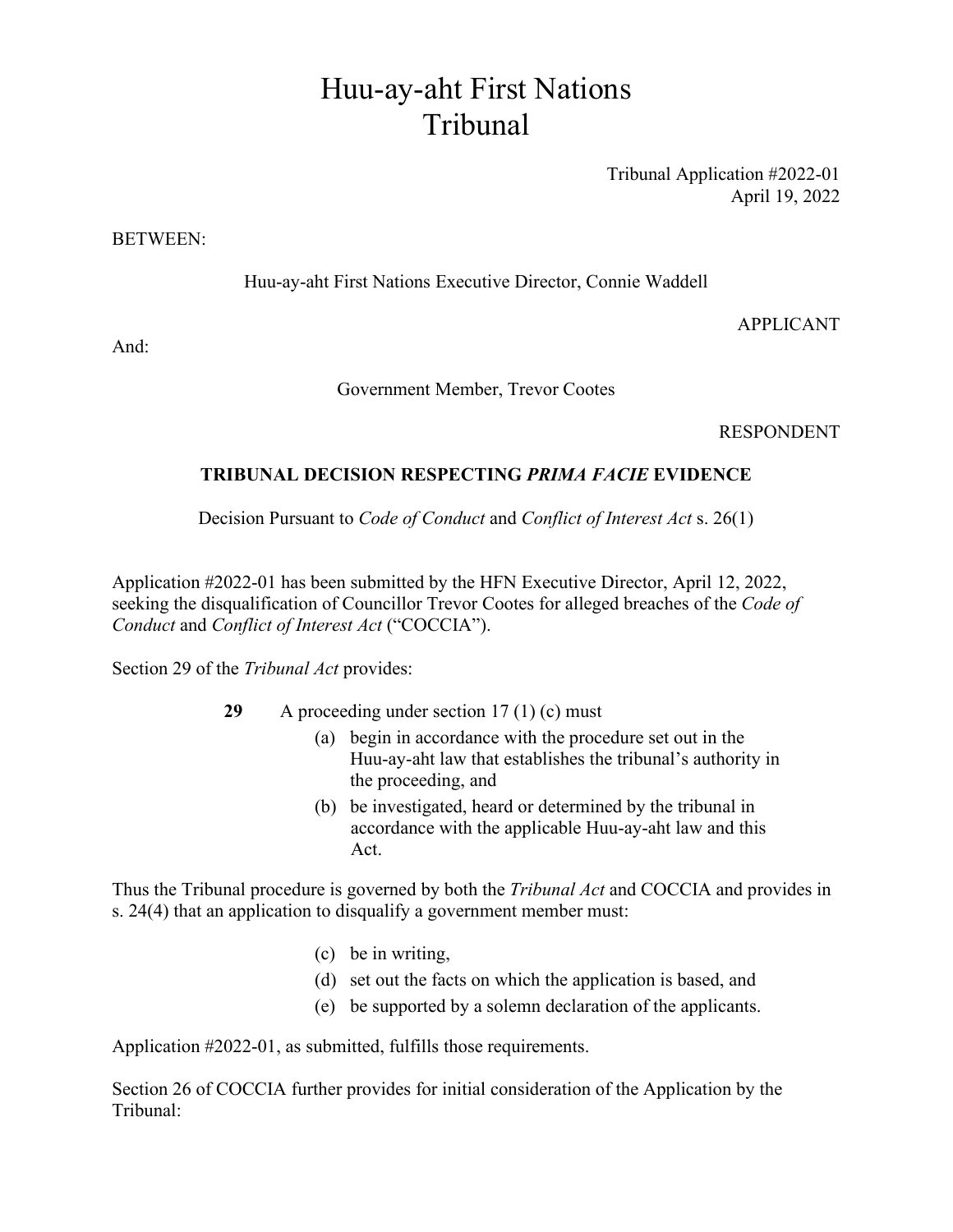- **26** (1) Within 5 days of receiving an application under section 24, the chair of the tribunal must decide whether the application presents prima facie evidence for disqualification of a government member or former government member.
	- (2) If the chair decides there is prima facie evidence under subsection (1), the tribunal must hear the application and make a determination in accordance with section 17 (1) (c) of the Tribunal Act.
	- (3) The determination of the chair is final and cannot be appealed.

The law respecting *prima facie* evidence is well settled.

*Black's Law Dictionary,* 11th ed (Thomson Reuters, 2019) defines "*prima facie* evidence" as Evidence that will establish a fact or sustain a judgment unless contradictory evidence is produced.

Barron's Canadian Law Dictionary defines "*prima facie* evidence" as evidence which, if accepted by the tribunal, establishes a fact in the absence of acceptable evidence to the contrary." (citing *Halsbury's Laws of England,* (3rd ed.), para. 506).

The interpretation of the term "*prima facie* evidence" is discussed in *R v. Proudlock,* [1978] 1 S.C.R. 525:

Prima facie evidence, that which, not being inconsistent with the falsity of the hypothesis, nevertheless raises such a degree of probability in its favour that it must prevail if believed by the jury unless rebutted or the contrary proved; conclusive evidence, on the other hand, is that which excludes or at least tends to exclude, the possibility of the truth of any other hypothesis than the one attempted to be established. (at 548)

…

The standard of evidence required for a conviction, including the standard of the evidence required to overcome *a prima facie* case against the accused, is just as basic a principle as the right of the accused to remain silent. In fact, it may be considered as a qualification of this principle. The accused may remain silent but, when there is a *prima facie* case against him and he is, as in the instant case, the only person who can give "evidence to the contrary" his choice really is to face certain conviction or to offer in testimony whatever explanation or excuse may be available to him. [emphasis added] (at 550)

Application #2022-01 describes the alleged conduct of the Respondent Councillor Cootes in detail. The Application includes an investigative report citing evidence obtained from interviews, electronic communications and documents. While this evidence is hearsay, which might not be admissible in a court of law, no such restriction applies to the Tribunal. Section 40 of the *British Columbia Administrative Tribunals Act*, which is expressly incorporated in the *HFN Tribunal Act* (s. 33) provides expressly that "the Tribunal may receive and accept information that it considers relevant, necessary and appropriate, whether or not the information would be admissible in a court of law."